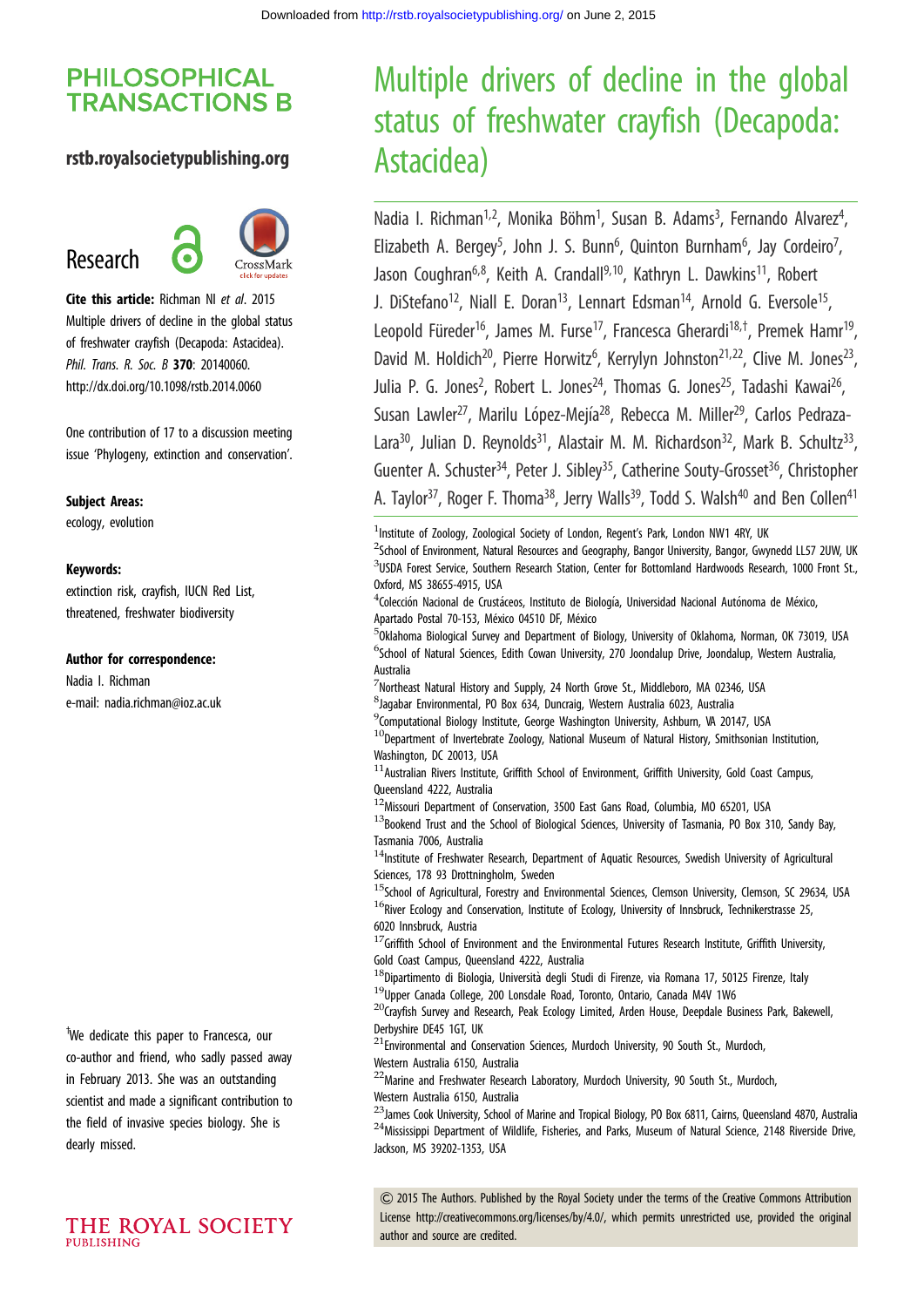$25$ Department of Integrated Science and Technology, Marshall University, 1 John Marshall Drive, Huntington, WV 25755, USA

 $^{26}$ Wakkanai Fisheries Institute, 4-5-15 Suehiro, Wakkanai, 097-0001 Hokkaido, Japan  $27$ Department of Environmental Management and Ecology, La Trobe University, Wodonga, Victoria 3690, Australia

<sup>28</sup>Evolutionary Biology and Population Genetics Laboratory, Universidad de Quintana Roo, Unidad Académica Cozumel, Av. Andrés Quintana Roo con Calle 110s/n, Frente a Col. San Gervasio, Cozumel 77600, Q. Roo, México

<sup>29</sup>International Union for Conservation of Nature, Global Ecosystem Management Programme, 219c Huntingdon Road, Cambridge CB3 0DL, UK

 $30$ Universidad Nacional Autónoma de México, Facultad de Medicina, Circuito Interior, Ciudad Universitaria, Av. Universidad 3000, CP 04510. Universidad Nacional Autónoma de México, Instituto de Biología, tercer circuito s/n, Ciudad Universitaria, Coyoacán, México DF CP 04510, México

<sup>31</sup>Trinity College Dublin, 115 Weirview Drive, Stillorgan, Co. Dublin, Ireland <sup>32</sup>School of Biology, University of Tasmania, Private Bag 55, Hobart, Tasmania 7001, Australia

<sup>33</sup>Department of Biochemistry and Molecular Biology, University of Melbourne,

30 Flemington Road, Parkville, 3010 Victoria, Australia

34305 Boone Way, Richmond, KY 40475, USA

 $35$ Environment Agency, Wessex Area, Rivers House, East Quay, Bridgwater TA6 4YS, UK <sup>36</sup>Laboratoire Ecologie et Biologie des Interactions, Université de Poitiers, Equipe

Ecologie Evolution Symbiose, UMR CNRS 7267, Poitiers Cedex, France

 $37$ Prairie Research Institute, Illinois Natural History Survey, 1816 S. Oak, Champaign, IL 61820, USA

<sup>38</sup>Midwest Biodiversity Institute, 4673 Northwest Parkway, Hilliard, OH 43026, USA <sup>39</sup>Department of Biological Sciences, Louisiana State University Alexandria,

8100 Highway 71 S, Alexandria, LA 71302, USA

<sup>40</sup>34 McKenzie St, Lismore, New South Wales 2480, Australia

 $41$ Centre for Biodiversity and Environmental Research, University College London, Gower St., London WC1E 6BT, UK

Rates of biodiversity loss are higher in freshwater ecosystems than in most terrestrial or marine ecosystems, making freshwater conservation a priority. However, prioritization methods are impeded by insufficient knowledge on the distribution and conservation status of freshwater taxa, particularly invertebrates. We evaluated the extinction risk of the world's 590 freshwater crayfish species using the IUCN Categories and Criteria and found 32% of all species are threatened with extinction. The level of extinction risk differed between families, with proportionally more threatened species in the Parastacidae and Astacidae than in the Cambaridae. Four described species were Extinct and 21% were assessed as Data Deficient. There was geographical variation in the dominant threats affecting the main centres of crayfish diversity. The majority of threatened US and Mexican species face threats associated with urban development, pollution, damming and water management. Conversely, the majority of Australian threatened species are affected by climate change, harvesting, agriculture and invasive species. Only a small proportion of crayfish are found within the boundaries of protected areas, suggesting that alternative means of long-term protection will be required. Our study highlights many of the significant challenges yet to come for freshwater biodiversity unless conservation planning shifts from a reactive to proactive approach.

## 1. Introduction

Freshwater ecosystems occupy less than 1% of the earth's surface, but support approximately 10% of the world's species and 30% of all vertebrates [[1](#page-8-0)]. These systems provide a range of valuable services, including fisheries, domestic and commercial water supply, carbon sequestration and energy; however, a rapidly growing human population has increased the demand on freshwater resources leading to a freshwater biodiversity crisis [\[2\]](#page-8-0). While knowledge on the conservation status and distribution of freshwater taxa is disparate relative to terrestrial species [\[3\]](#page-8-0), there is growing evidence that freshwater taxa (i.e. crabs, dragonflies, fish and molluscs) are at greater risk of extinction than terrestrial vertebrates (i.e. mammals, reptiles or birds) [\[3](#page-8-0)–[9](#page-8-0)]. Given the disproportionately high biodiversity harboured in freshwater ecosystems, knowledge on the distribution and conservation status of freshwater species will be essential for monitoring targets set by the Convention on Biological Diversity [\[3\]](#page-8-0). For example, Target 6 aims to ensure that 'all fish and invertebrate stocks and aquatic plants are managed and harvested sustainably by 2020', Target 11 is to conserve 17% of inland water by 2020 and Target 12 requires that by 2020 'the extinction of known threatened species has been prevented and their conservation status, particularly of those most in decline, has been improved and sustained' [[10\]](#page-8-0).

Limited resources available for conservation require practitioners to prioritize areas for action. Selection of priority areas requires knowledge on the distribution and conservation status of a globally representative sample of species. To date, global analyses of species diversity and patterns of threat have been biased towards terrestrial species, particularly vertebrates [[11](#page-8-0)–[13](#page-8-0)] producing the major tropical and subtropical hotspots described by Myers et al. [\[11](#page-8-0)]. However, there is growing evidence that vertebrates are a poor proxy for estimating invertebrate diversity [[3,14,15\]](#page-8-0), highlighting a need for improved knowledge on the distribution and status of invertebrate taxa.

Freshwater crayfish (Astacidea) exhibit a disjunct global distribution with the majority of species diversity restricted to temperate latitudes, and an absence of native species in continental Africa and the Indian subcontinent [\[16](#page-8-0)]. A number of hypotheses explaining crayfish distribution patterns have been proposed: competitive exclusion with the freshwater crabs that occupy a similar ecological niche [\[17](#page-8-0)–[19](#page-8-0)]; unsuitable climatic conditions [\[17,19,20](#page-8-0)]; or the timing of the separation of Gondwana [\[16](#page-8-0)]. However, these hypotheses have been neither denied nor supported, and so an explanation for the absence of crayfish in Africa and India remains inconclusive.

The major crayfish diversity hotspots are split taxonomically into two superfamilies: Astacoidea and Parastacoidea [[21\]](#page-8-0). Astacoidea is restricted to the Northern Hemisphere and comprises two families: Cambaridae, which is the largest crayfish family and native to North America (409 spp.) and East Asia (four spp.); and Astacidae, the smallest family, with native species in Europe (five spp.) and the USA and Canada (five spp.). Parastacoidea comprises only a single family, the Parastacidae, which is restricted to the Southern Hemisphere [[15\]](#page-8-0) with native species in Australasia (148 spp.), Madagascar (seven spp.) and South America (12 spp.).

Crayfish are found in a diversity of habitats, including: permanent and seasonal rivers, streams and lakes; freshwater caves and springs; and terrestrial burrows. Given their significant biomass in many freshwater systems [[22\]](#page-8-0), crayfish play a fundamental role in determining ecosystem structure and function [[23\]](#page-8-0), and are of significant economic importance, particularly in Madagascar, Europe, China and the US state of Louisiana [[24](#page-8-0) –[26\]](#page-8-0). However, in recent years, freshwater crayfish have been increasingly recognized as in need of 'conservation attention' [\[27](#page-8-0),[28\]](#page-8-0). Previous estimates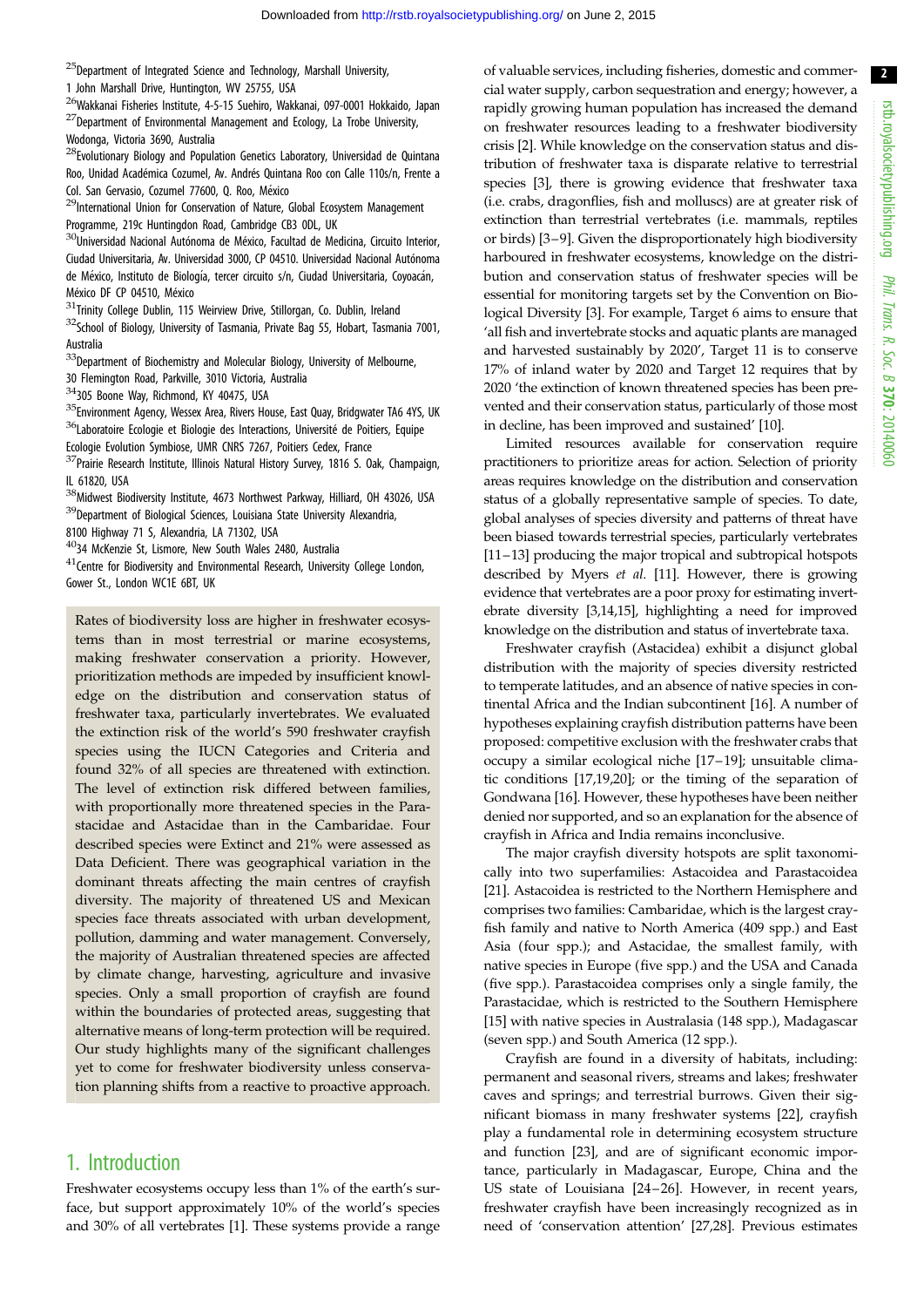suggest that 48% of North American crayfish species and 25% of all Australian species are threatened [[27](#page-8-0)–[29\]](#page-8-0), and that extinction rates for crayfish may increase by more than an order of magnitude exceeding those of freshwater fishes and amphibians [[8](#page-8-0)]. Heightened extinction risk in crayfish is often attributed to small range size and degradation of freshwater habitats [\[30\]](#page-8-0); however, even the wide-ranging European noble crayfish (Astacus astacus) has seen significant population declines since the arrival of crayfish plague (Aphanomyces astaci) [\[31\]](#page-8-0).

Threats to crayfish are set to increase in both magnitude and extent. Consequently, there is an urgent need to better understand the extinction risk and patterns of threat in freshwater crayfish. In this study, we address these gaps by assessing the global extinction risk of all crayfish species described up to 2009, using the International Union for Conservation of Nature (IUCN) Red List of Threatened Species Categories and Criteria [\[32](#page-8-0)]. We report on patterns of extinction risk across families, analyse patterns of threat and data gaps, and make recommendations for conservation.

## 2. Methods

Species-specific data were collected on taxonomy, distribution, population trends, ecology, biology, threats and conservation measures for all 590 species of crayfish described up to 2009. Data were obtained from published and unpublished articles, government reports and personal communications. All species were evaluated against quantitative thresholds defined in the IUCN Red List Categories and Criteria [[33](#page-9-0)] to assess extinction risk based on: A (past, present or future declining population), B (geographical range size, and fragmentation, decline or fluctuations), C (small population size and fragmentation, decline or fluctuations), D (very small population or very restricted distribution) and E (quantitative analysis of extinction risk). Based on the quantitative thresholds and available data, we assigned one of the eight IUCN Red List categories [\[32\]](#page-9-0): Extinct (EX), Extinct in the wild (EW), Critically Endangered (CR), Endangered (EN), Vulnerable (VU), Near Threatened (NT), Least Concern (LC) and Data Deficient (DD), of which CR, EN and VU are the threatened categories. Few invertebrate species have sufficient information on rates of population decline, so assessments under criterion A were based on presence/absence data over time, assuming equal abundance across the range and linear rates of decline. Fol-lowing Darwall et al. [\[34\]](#page-9-0), we mapped species distributions to river sub-basins as delineated by the HYDRO1k Elevation Derivative Database [[35](#page-9-0)] using ARCGIS v. 9.3. Where existing distribution maps were available these were digitized, while others were created from georeferenced specimen collection records provided by species experts. We calculated species range either as: extent of occurrence (EOO), by computing a minimum convex polygon around all known, inferred and projected occurrences; or area of occupancy (AOO), by calculating the area of all known occupied sites. Species assessments and distribution maps were reviewed by a panel of experts in a workshop setting, and remotely by email. The majority of assessments ( $n = 573$ ) were published on the IUCN Red List in 2010, with 17 assessments awaiting publication.

Following Hoffmann et al. [\[36\]](#page-9-0), we estimated the proportion of threatened species as  $[(number of the three)]/(total - DD)$ ], where 'threatened' is the number of species assessed VU, EN and CR, 'total' is the total number of species and DD is the number of species assessed as DD. This assumes that DD species show the same proportion of threatened species as better known species, and represents a mid-estimate of extinction risk for the group (see [\[31\]](#page-8-0)). Threat levels have been reported this way in

similar studies [[6,13,](#page-8-0)[36](#page-9-0)], representing the current consensus among conservation biologists about how the proportion of threatened species should be presented, while also accounting for the uncertainty introduced by DD species. We also calculated a lower estimate on the proportion of threatened species assuming that none of the DD species are threatened [(number of threatened)/ total] and a high estimate assuming that all DD species are threatened [(number of threatened  $+$  DD)/total]. Extinction risk was summarized across all families and genera.

Identification of taxa that are more threatened than expected by chance can help prioritize conservation actions [\[37\]](#page-9-0). Using the methods described by Bielby et al. [\[38\]](#page-9-0), we tested to see whether genera deviated from the expected level of threat. Chi-squared tests were used to test for significant departures from equal threat between genera, and binomial tests were used to find the smallest genus size necessary to detect a significant deviation from the observed proportion of threatened species. Genera represented by an insufficient number of species were excluded. A null frequency distribution of the number of threatened species was generated from 10 000 unconstrained randomizations, by randomly assigning Red List categories to all species, based on the frequency of occurrence of each category in the sample. The number of threatened species in the focal genera was counted and compared with the null frequency distribution. The null hypothesis (that extinction risk is taxonomically random) was rejected if this number fell in the 2.5% at either tail of the null frequency distribution.

Following Salafsky et al. [[39](#page-9-0)], threats were categorized into: agriculture, logging, invasive species and disease, problematic native species, harvesting, urban development (i.e. commercial, domestic and industrial), energy production and mining, climate change and severe weather events, pollution, human disturbance (i.e. war and recreational activities), transportation infrastructure (i.e. roads, shipping lanes, railways) and water management/ dams. Threats were summarized by geographical location only for threatened species.

We assessed the spatial congruence between threatened species richness and DD species richness in the major centres of diversity (i.e. Australia, Mexico and the USA). We defined centres of richness by selecting the top 10% species-rich river basins, with richness based on the absolute number of species, DD species and threatened species and compared congruence using Pearson's correlations. We accounted for spatial autocorrelation by implementing the method of Clifford et al. [[40](#page-9-0)], which estimates effective degrees of freedom based on spatial autocorrelation in the data and applies a correction to the significance of the observed correlation. We also assessed the proportions of southeast US and Australian threatened species' basins that intersect with protected areas (irrespective of the proportion of the basin area covered). Protected areas were selected using the IUCN Protected Areas Categories System [\[41](#page-9-0)], and included the following categories: strict nature reserve, wilderness area, national park, natural feature, habitat/species management area, protected landscape and protected area with sustainable use of natural resources. All statistical analyses were performed using the software package R v. 3.0.1 [[42](#page-9-0)]. The critical value for  $\alpha$  was set at 0.05.

# 3. Results

Nearly one-third of the world's crayfish species were assessed as threatened with extinction assuming that DD species are threatened in an equal proportion (32%: range 24–47%; [table](#page-3-0) [1](#page-3-0)). Of the non-threatened species, 7% were assessed as NT and 47% as LC. Twenty-one per cent of all species were assessed as DD. Four species were assessed as EX; however of the 51 species assessed as CR, four were highlighted as possibly extinct. Of the EX species, two were previously found in Mexico (Cambarellus alvarezi and Cambarellus chihuahuae) and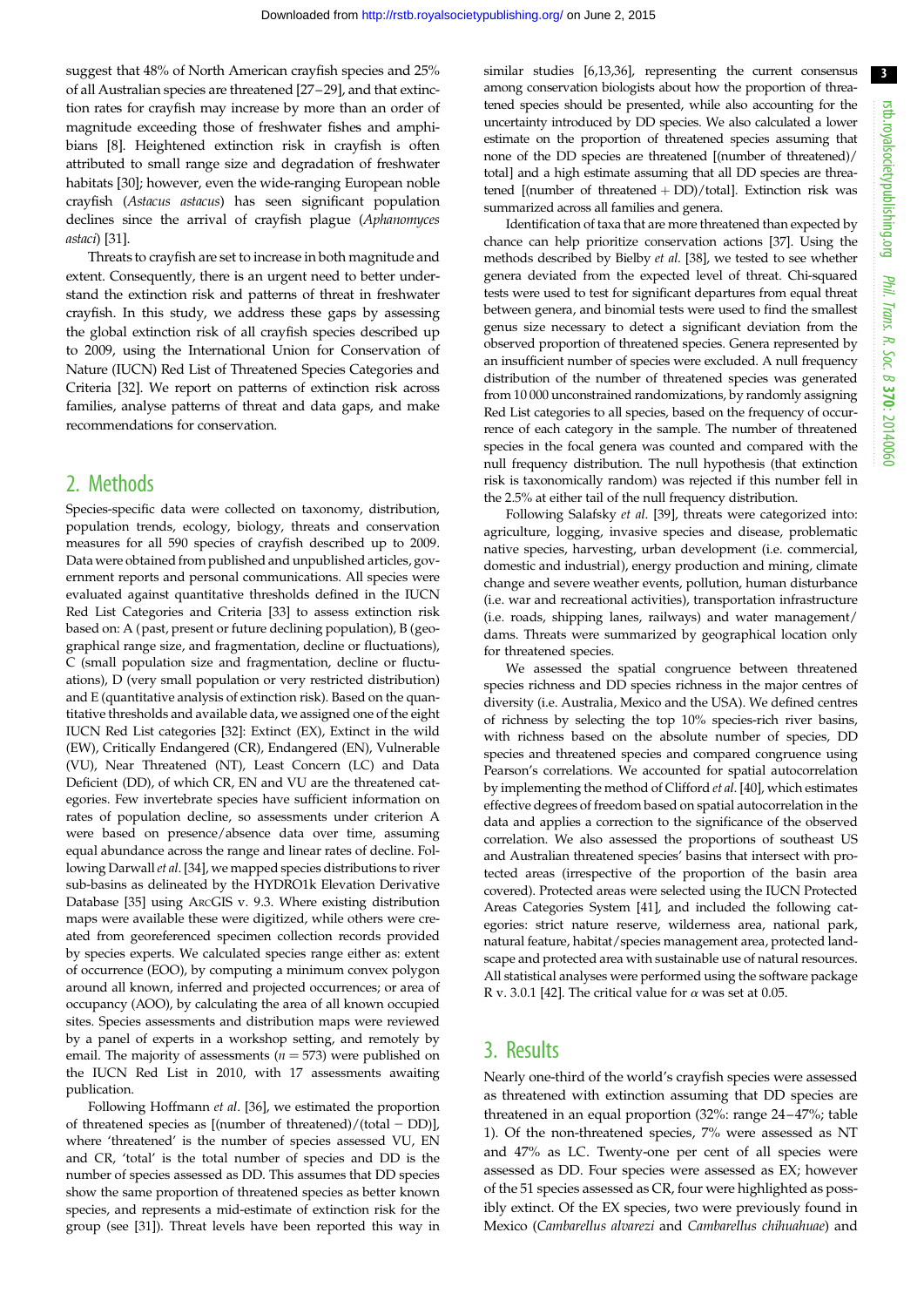<span id="page-3-0"></span>Table 1. Extinction risk summarized by family and genus. Figures for the proportion of threatened species represent the mid-estimate [(number of threatened)/  $(total - DD)$ ], lower estimate [(number of threatened)/total] and high estimate [(number of threatened  $+$  DD)/total].

| taxa                    | native geographical<br><b>locality</b>               | <b>DD</b> | $1$            | <b>NT</b> | <b>VU</b>                            | EN             | <b>CR</b>      | EX             | total | proportion threatened<br>(low estimate-high<br>estimate) |
|-------------------------|------------------------------------------------------|-----------|----------------|-----------|--------------------------------------|----------------|----------------|----------------|-------|----------------------------------------------------------|
| <b>Astacidae</b>        |                                                      | 3         | 3              | 0         | 1                                    | 1              | 1              | 1              | 10    | $43\%$ (30 - 60%)                                        |
| Astacus                 | <b>Europe</b>                                        |           | 1              | 0         | 1                                    | 0              | 0              | 0              | 3     | $50\%$ (33 - 67%)                                        |
| Austropotamobius        | Europe                                               |           | 0              | 0         | 0                                    | 1              | 0              | 0              | 2     | 100% (50 - 100%)                                         |
| Pacifastacus            | USA, Canada                                          | 1         | $\overline{2}$ | 0         | V.<br>0                              | 0              | 1              | 1              | 5     | $25\%$ (20 - 40%)                                        |
| <b>Cambaridae</b>       |                                                      | 91        | 221            | 26        | 20                                   | 33             | 19             | 3              | 413   | $22\%$ (17 – 39%)                                        |
| <b>Barbicambarus</b>    | USA                                                  | 0         | 1              | 0         | 0                                    | 0              | $\mathbf{0}$   | $\mathbf{0}$   |       | $0\%$ $(0-0\%)$                                          |
| <b>Bouchardina</b>      | <b>USA</b>                                           | 1         | 0              | 0         | 0                                    | 0              | 0              | 0              |       | $0(0-100\%)$                                             |
| Cambarellus             | USA, Mexico                                          | 3         | 8              | 1         | 0                                    | 1              | $\overline{2}$ | $\overline{2}$ | 17    | $21\%$ (18 - 35%)                                        |
| Cambaroides             | East Asia                                            | 4         | 0              | 0         | 0                                    | 0              | 0              | $\mathbf{0}$   | 4     | $0\%$ $(0-100\%)$                                        |
| Cambarus                | USA, Canada                                          | 15        | 61             | 9         | .<br>4<br>$\mathcal{L}(\mathcal{L})$ | a a<br>5       | $\overline{7}$ | $\mathbf{0}$   | 101   | $19\%$ (16 - 31%)                                        |
| <b>Distocambarus</b>    | <b>USA</b>                                           | 3         | 0              | 0         | $\overline{2}$<br>v.                 | 0              | 0              | 0              | 5     | 100% (40 - 100%)                                         |
| <b>Fallicambarus</b>    | USA, Canada                                          | 2         | 8              | 5         | 1                                    | $\mathbf{1}$   | 1              | 0              | 18    | $19\%$ (17 - 28%)                                        |
| Faxonella               | <b>USA</b>                                           | 0         | 3              | 1         | 0<br>a.                              | 0<br>a.        | 0              | 0              | 4     | $0\%$ $(0-0\%)$                                          |
| Hobbseus                | <b>USA</b>                                           | 3         | 1              | 0         | 0                                    | 3              | $\bf{0}$       | 0              | 7     | $75\%$ (43 - 86%)                                        |
| <b>Orconectes</b>       | USA, Canada, Mexico                                  | 9         | 62             | 3         | 10                                   | 4              | 1              | 0              | 89    | $19\%$ (17 - 27%)                                        |
| Procambarus             | USA, Mexico, Cuba,<br>Belize, Guatemala,<br>Honduras | 51        | 77             | 6         | 3                                    | 19             | 8              | 1              | 165   | 26% (18 - 49%)                                           |
| <b>Troglocambarus</b>   | <b>USA</b>                                           | 0         | 0              | 1         | 0                                    | 0              | 0              | 0              |       | $0\%$ $(0-0\%)$                                          |
| Parastacidae            |                                                      | 31        | 50             | 14        | 12                                   | 33             | 27             | 0              | 167   | $53\%$ (43 - 62%)                                        |
| Astacoides              | Madagascar                                           | 4         | 1              | 0         | 0                                    | 2              | 0              | 0              | 7     | $67\%$ (29 - 86%)                                        |
| Astacopsis              | Australia                                            | 0         | $\overline{2}$ | 0         | 0                                    | $\mathbf{1}$   | $\pmb{0}$      | 0              | 3     | $33\%$ (33 - 33%)                                        |
| Cherax                  | Australia, New Guinea                                | 9         | 12<br>in a     | 6         | $\overline{2}$<br>$\bar{\psi}$       | 7              | 3              | 0              | 39    | 40% (31% - 54%)                                          |
| <b>Engaeus</b>          | Australia                                            | 5         | 17             | 3         | 3                                    | 3              | 4              | 0              | 35    | $33\%$ (29 - 43%)                                        |
| <b>Engaewa</b>          | Australia                                            | 0         | 2              | 0         | 0                                    | $\overline{2}$ | 1              | 0              | 5     | $60\%$ $(60-60\%)$                                       |
| <b>Euastacus</b>        | Australia                                            |           | 8              | 1         | 5                                    | 17             | 17             | 0              | 49    | $81\%$ $(80-82\%)$                                       |
| Geocharax               | Australia                                            | 0         |                | 0         | 1                                    | 0              | 0              | $\mathbf{0}$   | 2     | $50\%$ (50 - 50%)                                        |
| Gramastacus             | Australia                                            | 0         |                |           | 0                                    | 0              | 0              |                |       | $0\%$ $(0-0\%)$                                          |
| <b>Ombrastacoides</b>   | Australia                                            | 2         | 4              | 2         | 1                                    | 0              | 2              | 0              | 11    | 33% $(27 - 45%)$                                         |
| Paranephrops            | New Zealand                                          | 0         | 2              | 0         | 0                                    | 0              | 0              | 0              | 2     | $0\%$ $(0-0\%)$                                          |
| Parastacus              | South America                                        | 6         |                |           | 0                                    | 0              | 0              | 0              |       | $0\%$ $(0-75\%)$                                         |
| <b>Samastacus</b>       | South America                                        |           | 0              | 0         | 0                                    | 0              | 0              | 0              |       | $0\%$ (0 - 100%)                                         |
| <b>Tenuibranchiurus</b> | Australia                                            | 0         | 0              | 0         | 0                                    | 1              | 0              | 0              |       | 100% (100 - 100%)                                        |
| Virilastacus            | South America                                        | 3         | 0              | 0         | 0                                    | 0              | 0              | 0              | 3     | $0\%$ (0 - 100%)                                         |
| all species             |                                                      | 125       | 274            | 40        | 33                                   | 67             | 47             | 4              | 590   | $32\% (24 - 47\%)$                                       |

two in the USA, specifically Georgia (Procambarus angustatus) and California (Pacifastacus nigrescens). Of the possibly extinct species, two were known from Mexico (Procambarus paradoxus and Cambarellus areolatus), and one each from the US states of Alabama (Cambarus veitchorum) and Florida (Procambarus delicatus). All East Asian Cambaroides and South American Parastacidae (10 of 12 spp.) were assessed as DD. Only two of the seven species of Malagasy Astacoides were assessed as threatened, whereas the remaining species were assessed as DD (four of seven spp.) or LC (one of seven spp.).

The majority (117 of 147 spp.) of threatened species (those classified as CR, EN or VU) were assessed using criterion B1 (geographical range size combined with fluctuations or declines). Only 13 species had adequate surveys from which to calculate AOO and thereby carry out assessments under criterion B2. Five species were assessed under criterion A (Astacus astacus, Austropotamobius pallipes, Astacopsis gouldi, Cambarus cracens and Engaeus granulatus); the other species had insufficient data on rates of population decline to meet this criterion. The assessment for Astacus astacus was

4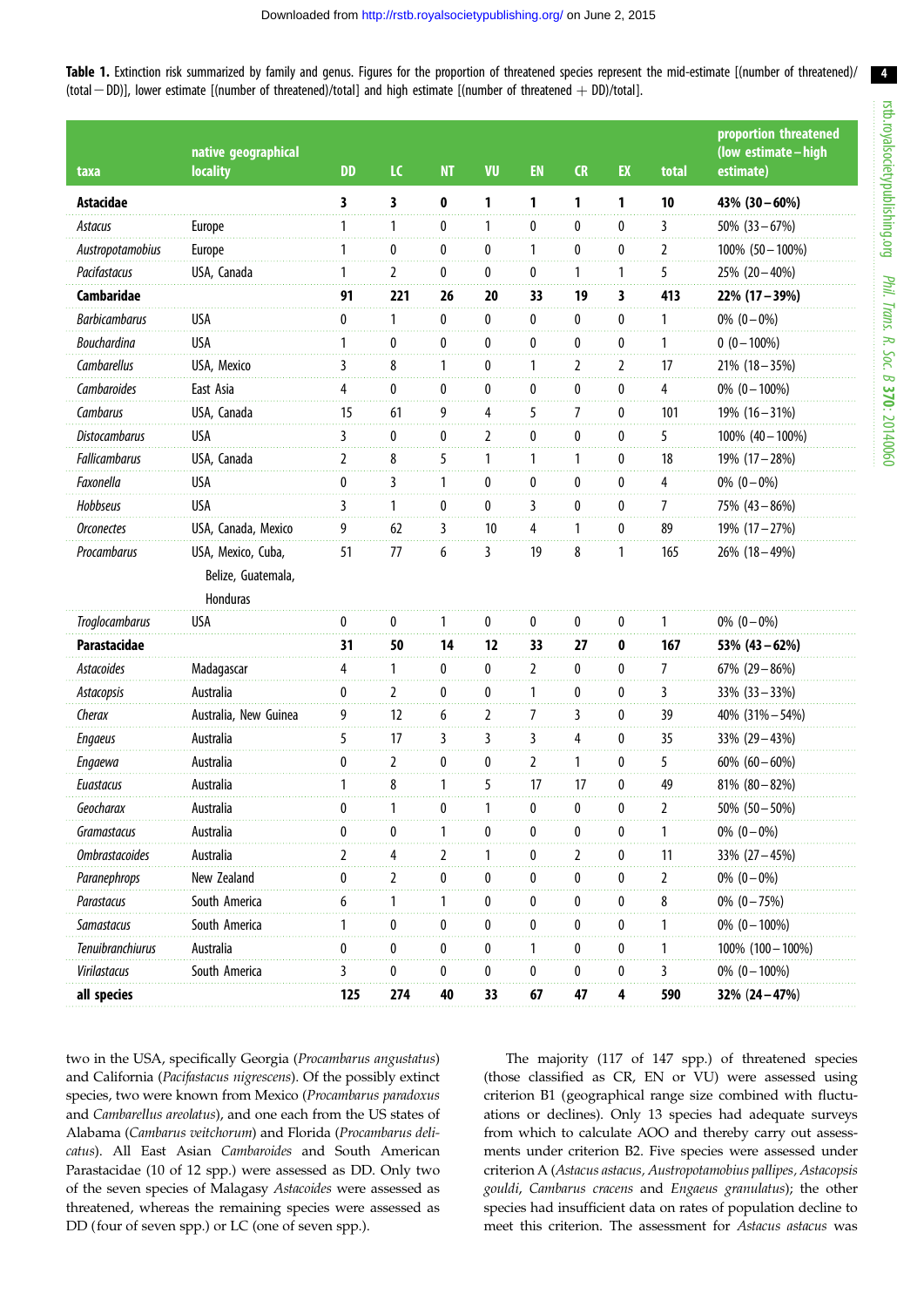

Figure 1. Global threats affecting threatened species within the species-rich ( $>$ 10 species) geographical regions.

Table 2. Threat distribution across genera for which there were sufficient samples to determine whether species were more threatened than would be expected by chance, or under threatened: n.s., not significant;  $+$ , over threatened;  $-$ , under threatened.

| family                | proportion<br>observed | proportion<br>expected | total species<br>(non-DD) | >expected threat<br>level <i>p</i> -value | <expected threat<br="">level <i>p</i>-value</expected> | over or under<br>threatened |
|-----------------------|------------------------|------------------------|---------------------------|-------------------------------------------|--------------------------------------------------------|-----------------------------|
| Pacifastacus          | 0.333                  | 0.009                  |                           | < 0.001                                   |                                                        |                             |
| Cambarellus           | 0.250                  | 0.028                  |                           | < 0.001                                   |                                                        |                             |
| Cambarus              | 0.186                  | 0.171                  | 86                        | 0.282                                     | 0.718                                                  | n.s.                        |
| <b>Fallicambarus</b>  | 0.188                  | 0.031                  | 16                        | < 0.001                                   |                                                        | $\pm$                       |
| Hobbseus              | 0.750                  | 0.012                  |                           | < 0.001                                   |                                                        |                             |
| Astacoides            | 0.667                  | 0.012                  |                           | < 0.001                                   |                                                        |                             |
| Astacopsis            | 0.333                  | 0.005                  |                           | < 0.001                                   |                                                        |                             |
| Cherax                | 0.400                  | 0.066                  | 30                        | < 0.001                                   |                                                        |                             |
| Engaeus               | 0.333                  | 0.059                  | 30                        | < 0.001                                   |                                                        |                             |
| Engaewa               | 0.600                  | 0.009                  |                           | < 0.001                                   |                                                        |                             |
| Euastacus             | 0.813                  | 0.083                  | 48                        | < 0.001                                   |                                                        |                             |
| <i>Ombrastacoides</i> | 0.333                  | 0.019                  | 9                         | < 0.001                                   |                                                        |                             |

based on population data from both systematic surveys and direct exploitation, whereas the other assessments were based on observed declines in EOO and AOO collected from systematic surveys over significant parts of the species' ranges. The remaining 12 threatened species were assessed under criterion D2 (i.e. species with a very small range—AOO  $<$  20 km<sup>2</sup> or ,5 locations—and subjected to rapidly becoming CR or  $EX$  as a result of future threat(s)). A minimum of three species in a genus were required to establish if the genera was at greater risk of extinction than expected by chance, and 10 species per genera to establish if the genera was less threatened than would be expected. This resulted in the exclusion of 18 of 30 genera from the analysis. Extinction risk was non-randomly distributed among genera ( $\chi^2$  = 61.15, p < 0.001, d.f. = 28) with 11 of the remaining genera being more threatened than expected (table 2). Only the genus Cambarus showed a nonsignificant difference between the proportions of expected and observed threatened species.

Sixty-five per cent of Australian threatened species were predicted to be at risk from climate-related threats, compared with only 5% of North American species. Similarly, invasive species, disease, agriculture and harvesting were found to impact a greater proportion of Australian threatened species than for Mexican and USA species. Threatened USA species were at greater threat from factors resulting in degradation and loss of habitat, notably urban development and pollution (figure 1). A similar pattern was observed in threatened Mexican species, but with dams and water management impacting a greater proportion of species. For Malagasy species, dominant threats were similar to those described for Australian species: invasive species, agriculture (i.e. land conversion for rice paddies) and harvesting but with no threat from climate 5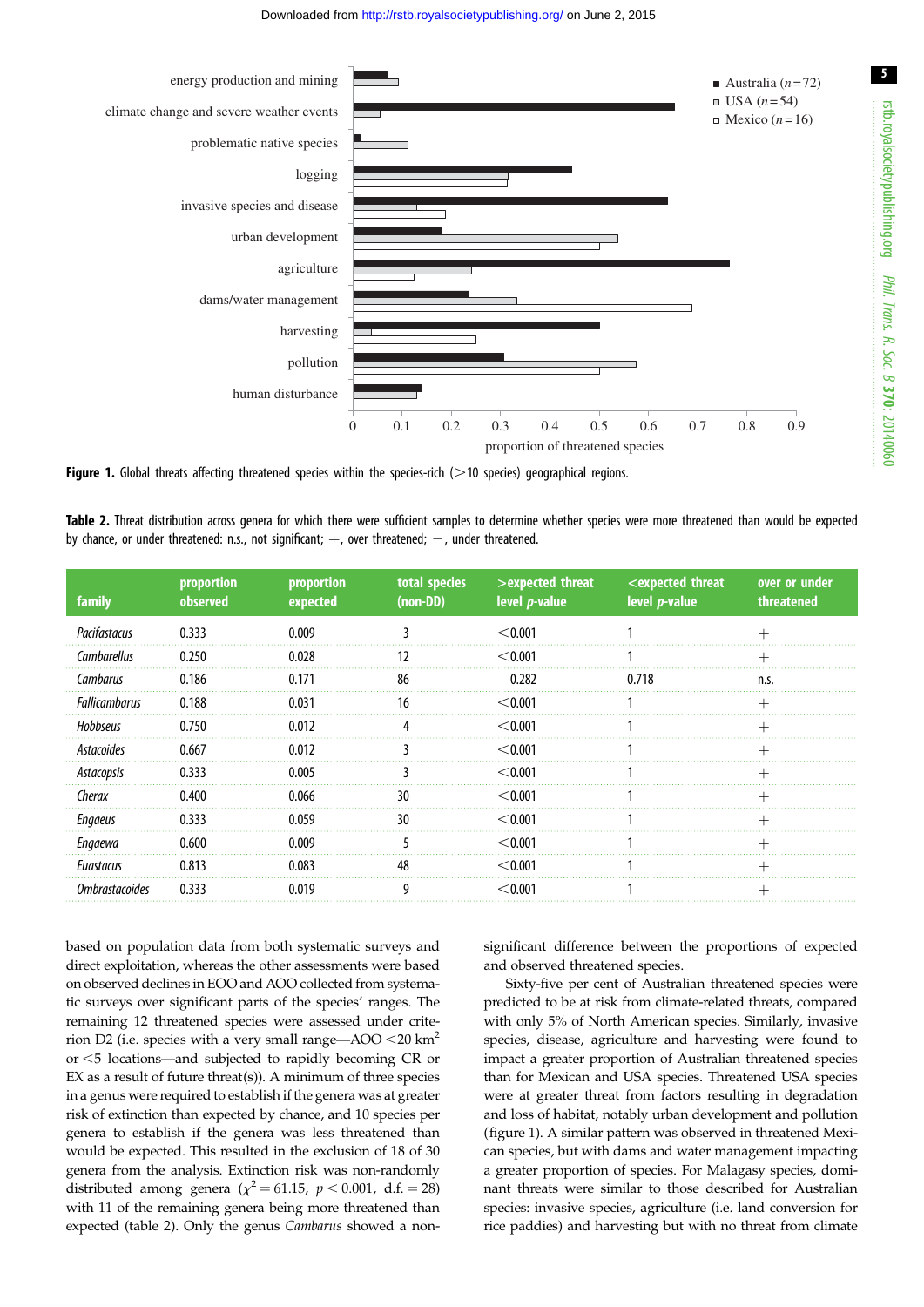

Figure 2. Distribution of: (a) all species; (b) North American threatened species; (c) Australian threatened species; (d) North American data-deficient species; and (e) Australian data-deficient species. (Online version in colour.)

change. On average, USA species were found to face fewer threats per threatened individual crayfish (2.1) than Mexican (2.2), Australian (3.9), Malagasy (4) and European (8) threatened species.

Crayfish were recorded in 60 countries, with 98% of species found to be endemic to a single country (562 of 590 spp.). In the USA, the major hotspot of diversity is in the southeast USA (notably Tennessee, Alabama and Mississippi; figure 2a) where 53% of species (189 of 357 spp.) are known from a single state. In Mexico, 95% (3 of 54 spp.) of species are endemic to the country with a major hotspot of diversity in the Gulf of Mexico region (figure 2a). In Australia, 84% (109 of 130 spp.) of species were found in only a single state with hotspots of diversity in the southeast and eastern

Australia (southeast Victoria, Tasmania, northeastern New South Wales and southeastern Queensland; figure 2a). Distribution of threatened species richness (figure  $2b$ , $c$ ) largely mirrors total species richness with higher numbers of threatened species in Australia ( $n = 60$ ) than the USA ( $n = 56$ ) or Mexico ( $n = 16$ ). Numbers of DD species were highest in the USA (particularly Tennessee, South and North Carolina, the Florida Panhandle and Mobile River basin) and the Gulf of Mexico region (figure 2d) with 85% of DD species having an EOO of less than  $20000 \text{ km}^2$ . We observed relatively few DD species in Australia (figure 2e).

There was no correlation between data deficiency and centres of threatened species richness in Australia ( $r = 0.11$ ,  $p = 0.60$ , d.f. = 24) or Mexico ( $r = 0.60$ ,  $p = 0.086$ , d.f. = 710). 6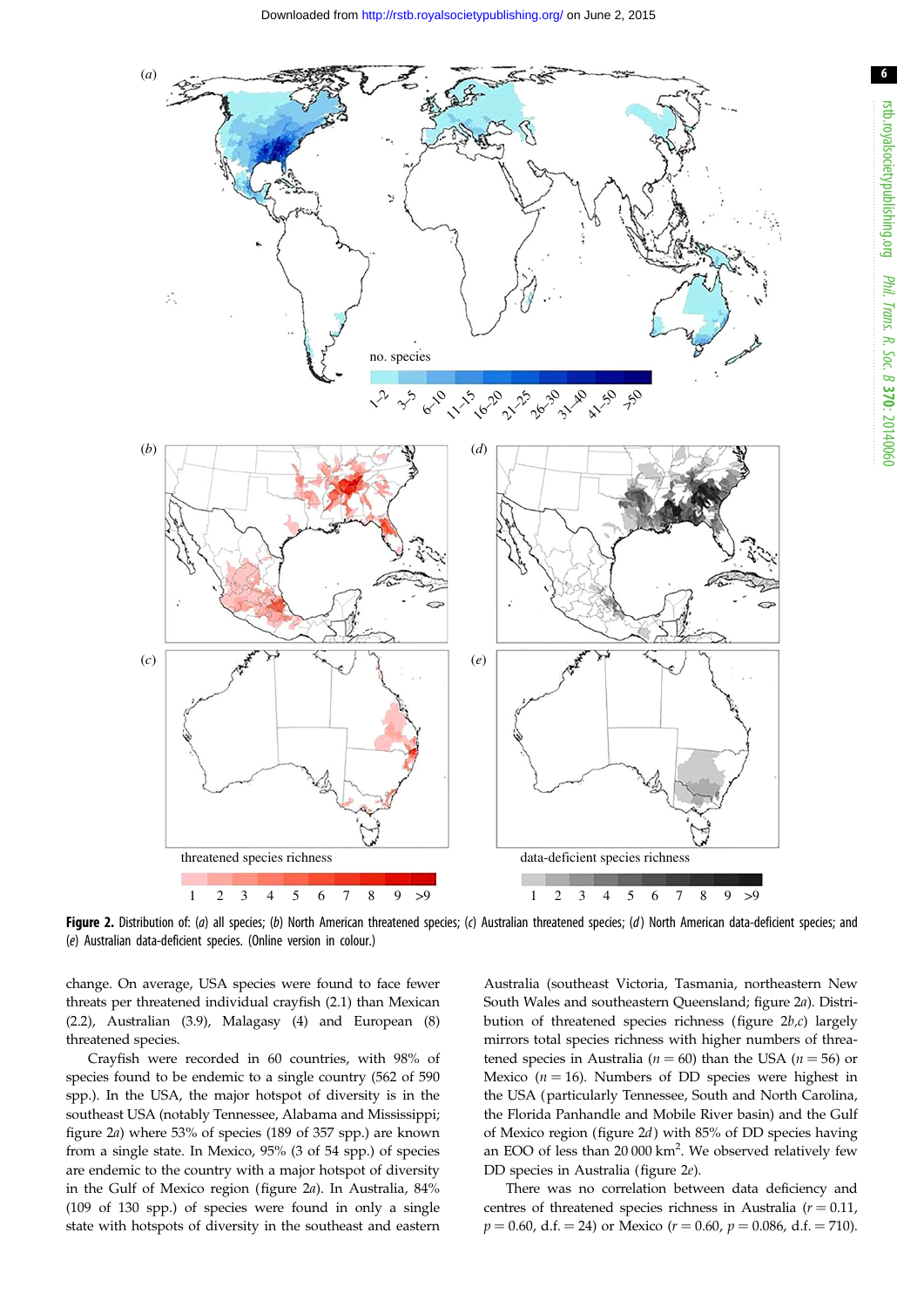However, there was a marginally non-significant correlation between data-deficiency and threatened species richness in the USA ( $r = 0.21$ ,  $p = 0.06$ , d.f. = 141). There was low spatial overlap for both the USA (2%) and Australian (6.6%) threatened species and protected areas.

# 4. Discussion

## (a) Patterns of threat and extinction risk

We found nearly one-third of the world's crayfish species are threatened with extinction. This level of threat exceeds that of most terrestrial and marine taxa, but is similar to that of the freshwater crabs and amphibians [[5](#page-8-0)–[7,13](#page-8-0)[,43](#page-9-0)–[45](#page-9-0)], highlighting the imperilled status of freshwater species. The taxonomically non-random distribution of extinction risk in crayfish suggests that certain intrinsic biological traits and external geographical factors might combine to influence risk. However, understanding the factors that drive high extinction risk and the synergistic effect of threats is complicated by a lack of spatial overlap between families [\[46](#page-9-0)], and by geographical variation in dominant threats; the biological traits that predict high risk under one threat type may not do so under another threat [\[47](#page-9-0)]. Notable differences in extinction risk between the genera of the Australian Parastacidae and the North American Cambaridae might be explained by levels of trait diversity, with both exhibiting considerable trait diversity across genera. For example, Parastacidae genera known only from Australia tend to exhibit small highly fragmented ranges, whereas South American and New Zealand genera exhibit large contiguous ranges (more than  $20\,000\,\mathrm{km}^2$ ). Differences in range size might be explained by the cooler climatic conditions of the Late Cretaceous and widescale flooding in both South America and New Zealand [\[48](#page-9-0)–[50](#page-9-0)] both of which have facilitated crayfish dispersal. However, the Australian species-rich genera exhibit low trait diversity within genera, relative to genera of the Cambaridae [\[51](#page-9-0)]. For example, slow growth, apparent limited tolerances to increased temperatures [\[52](#page-9-0)], late sexual maturity and/or restricted ranges are all characteristic traits of the Australian genus Euastacus [[53\]](#page-9-0) (traits that tend to predict high risk of extinction in other taxa [\[33,34,54\]](#page-9-0)), whereas the Australian Gramastacus and Geocharax are relatively small, have short lifespans and early sexual maturity, and can tolerate a wide range of environmental conditions as they occur in permanent and ephemeral freshwater systems [[55](#page-9-0)]. Conversely, species of the North American genus Orconectes range from the cave-dwelling and long-lived (approx. 22 years) southern cave crayfish (Orconectes australis [\[56](#page-9-0)]), to the river- and lake-dwelling invasive spiny-cheek crayfish (Orconectes limosus) which lives for only 4 years [[57\]](#page-9-0).

Differences in the level of extinction risk between crayfish families might be partly explained by taxon age. A recent study of the world's marine lobsters dated the origin of Parastacidae to approximately 260 Ma and Cambaridae to approximately 160 Ma [\[58](#page-9-0)]. Older taxa might be expected to exhibit higher levels of extinction risk as all taxa must eventually go extinct [\[59](#page-9-0)]. A positive relationship between taxon age and extinction risk has been observed in birds [[60](#page-9-0)]. However, in South Africa, the opposite relationship has been observed in plants where extinction risk is greater in the younger taxa [\[61\]](#page-9-0). The authors attribute this to the inherently small range size of rapidly diversifying lineages, a key trait for assessing extinction risk using the IUCN Red List Categories

and Criteria [[33\]](#page-9-0). There has been rapid diversification in the Cambaridae, resulting in 12 genera and 413 species (at the time of assessment; species lists are still growing), relative to the older Parastacidae (14 genera and 167 species). Congruence between areas of high human density and crayfish diversity might explain why the only known recent crayfish extinctions are from the USA and Mexico. With human density projected to increase within North America [\[62\]](#page-9-0), continued loss and degradation of habitat (namely urban development, pollution, damming and water management) is likely not only to increase extinction rates but to impede future diversification.

While human density is lower in Australia than North America [\[62](#page-9-0)], Australian species face on average a greater number of threats. This complicates identifying the contribution of each threat to rates of decline as many threats act synergistically. For example, increasing temperatures and land conversion from natural state to agricultural use have increased the rate of irrigation, prompting water shortages and salinization of freshwater wetlands [\[63](#page-9-0)]. Similarly, increased logging of mature forests has increased the frequency of forest fires in southeast Australia [[64\]](#page-9-0). While threats acting independently of one another may pose little danger to a species, threats acting synergistically can significantly increase rates of decline. In a recent study [[65\]](#page-9-0), declines in the population size of rotifers were 50 times faster when threats acted together. Uncertainty in the nature of dependency between threats poses a significant challenge to the effective allocation of conservation resources, and therefore may require action on multiple threats simultaneously.

Of all the geographical localities, European crayfish face the greatest number of threats, of which the most widespread is invasive species. Despite their large geographical ranges, declines of between 50% and 80% have been observed in the white-clawed crayfish (Austropotamobius pallipes) [[66\]](#page-9-0), and 50% and 70% in the noble crayfish (Astacus Astacus) [[67\]](#page-9-0). The effect of interacting threats is particularly evident in the northern part of both species' ranges where populations have disappeared as rising temperatures have facilitated the range expansion of signal crayfish (Pacifastacus leniusculus) [[68\]](#page-9-0) and crayfish plague (Aphanomyces astaci) [[69\]](#page-9-0). At present, invasive crayfish are not a widespread threat across the USA, although the invasive rusty crayfish (Orconectes rusticus) is currently expanding its range by up to 30 km per year [[70\]](#page-9-0). The threat of invasive species was most evident in Australia, though invasive crayfish are a relatively minor threat relative to other species. Most of the Euastacus species are threatened by invasive predators such as cane toads (Rhinella marina) and feral pigs (Sus scrofa) which prey on young crayfish and destroy riparian habitat [[53\]](#page-9-0). While invasive species are a prevalent threat to Australian crayfish, the impact of invasive species was often only attributed to localized declines [[53\]](#page-9-0).

## (b) Deficits in knowledge

A high proportion of DD species can create taxonomic and geographical biases in the knowledge of extinction risk and the distribution of threat [\[46](#page-9-0)]. The proportion of DD crayfish was relatively similar to many previously assessed vertebrate groups (mammals, reptiles, amphibians and fish) [\[36](#page-9-0)], but low compared with other invertebrates, such as the fresh-water crabs, dragonflies and freshwater molluscs [\[5](#page-8-0)-7]. Improved knowledge on the status of DD species is unlikely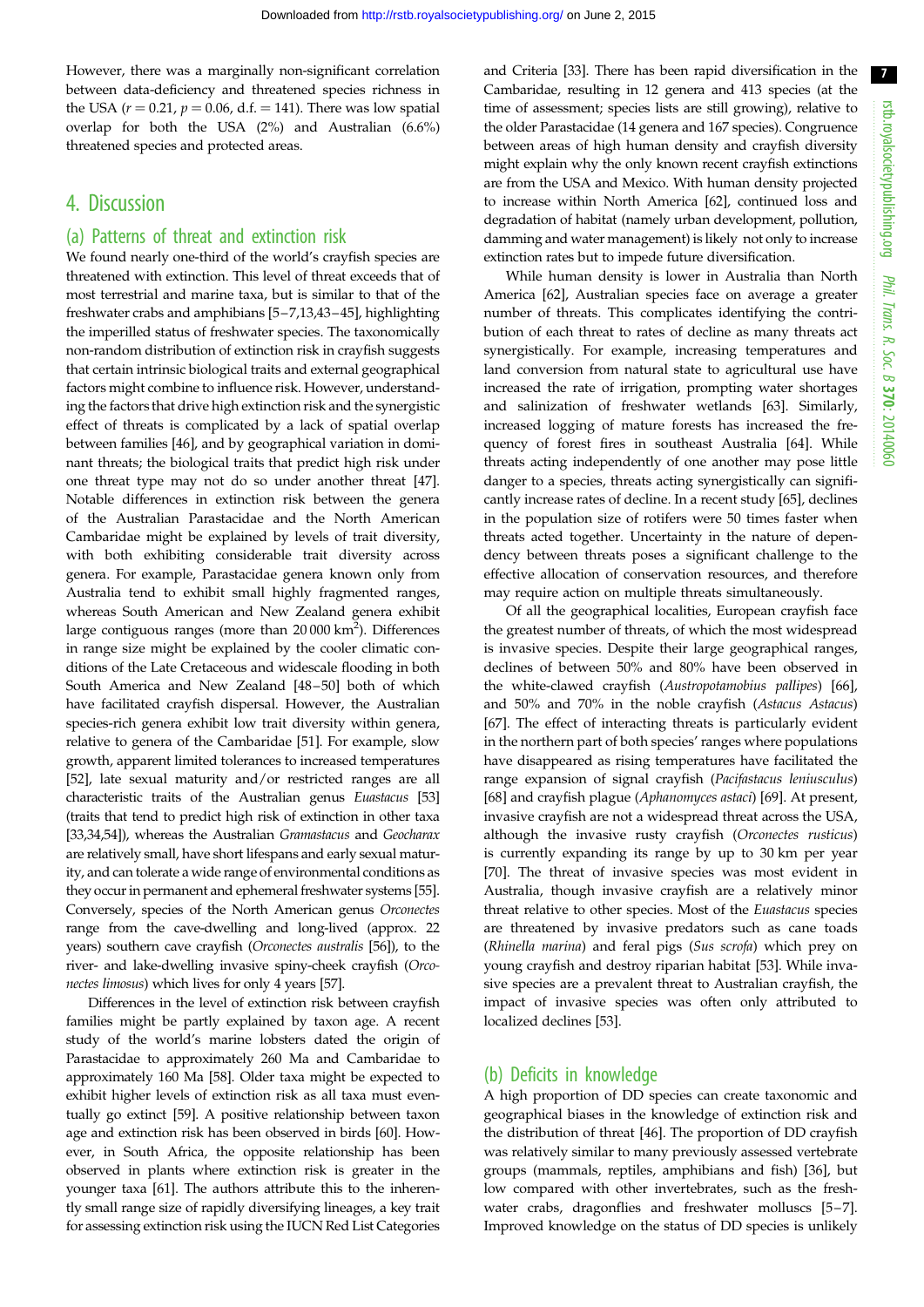to significantly alter spatial patterns of extinction risk in the crayfish as there is already high spatial overlap between threatened and DD species in North America, and there are only small numbers of DD species elsewhere. However, the spatial overlap between threatened and DD North American species means there could be many more threatened species. An advantage of this close proximity means opportunities may exist to collect data on DD species while carrying out surveys on better known species, or species receiving survey attention because of conservation concern. Similarly, actions taken to protect better known species may positively benefit a number of these DD species. The majority of North American DD species have ranges smaller than 20 000 km2 and so may qualify for a threatened assessment under criterion B, if they are also found to be undergoing declines or fluctuations. However, a lack of information on whether threats are driving declines or fluctuations in range size, number of mature individuals or habitat quality prevented a threat assessment. There are entire genera for which there is little information on population trends, namely the Samastacus, Virilastacus and Cambaroides. Many of these species exhibit large continuous ranges and are therefore unlikely to qualify for a threat assessment under criteria B or D: threat assessments would only be possible under criterion A which would require detailed information on rates of population decline, or data sources from which to derive adequate proxies.

### (c) Conservation

Despite the growing evidence for a freshwater biodiversity crisis, freshwater species remain a low priority on the conservation agenda. Freshwater species, particularly invertebrates, continue to be under-represented within protected area networks. In Africa, approximately one-third of threatened freshwater molluscs and freshwater crabs have 70% or more of their catchments within a protected area, compared with 75% of birds and 98% of mammals [[3](#page-8-0)]. In this study, we observed even fewer crayfish within the boundaries of protected areas. Furthermore, our analysis was based on species ranges intersecting with protected areas which will overestimate the value of protected areas [\[71](#page-9-0)], so the proportion of species with greater than 70% of their catchments within protected area boundaries is almost certainly less. Even where species are within protected areas, these are unlikely to be managed for the preservation of freshwater biodiversity [\[72](#page-9-0)].

Similarly, freshwater invertebrates are under-represented on national endangered species lists. In the USA, 20% of mammals are listed on the Endangered Species Act list, compared with only 9% of molluscs and 1% of crayfish [[73\]](#page-9-0). In Australia, 25% of terrestrial mammals are listed on the Environment Protection and Biodiversity Protection Act list, but only 5% of freshwater bivalves and 9% of crayfish [\[74](#page-9-0)]. Establishing effective conservation actions for many of the more threatened species is made complicated by the types of habitats occupied by some species. Many of the more threatened crayfish and freshwater molluscs are found in intermittent water bodies. Intermittent streams can support distinct and diverse biological communities, but despite their prevalence in the USA [[75\]](#page-9-0) they receive no protection under the US Clean Water Act [\[76](#page-10-0)].

Conservation of freshwater biodiversity is partly impeded by an inadequate understanding of the economic value of freshwater species and the services they provide [\[7](#page-8-0)]. To date,

the majority of conservation effort is targeted towards charismatic species or those with a recognized economic value [[77\]](#page-10-0). However, an economic valuation of biomes found freshwater systems were 34 times more valuable than terrestrial systems per unit area [\[78](#page-10-0)]. While placing an economic value on nature has its risks [[79\]](#page-10-0), realistic economic valuations of freshwater biodiversity and its services could be an important tool for moving freshwater conservation up the agenda.

Incorporating economics into conservation planning will aid the development of cost-effective measures. Conservation costs increase with extinction risk [[80\]](#page-10-0), and so actions focused on prevention rather than mitigation could present significant cost-saving opportunities. Invasive species are predicted to significantly increase extinction rates over the next century [[81\]](#page-10-0). Every year, invasive species cost the USA economy \$138 billion [[82\]](#page-10-0). While the cost of eradication and control is often significantly higher than the cost of prevention [[83\]](#page-10-0), invasive species prevention is greatly under-funded [[84\]](#page-10-0). A recent study estimated the cost of preventing zebra mussel (Dreissena polymorpha) invasion into one USA lake at \$324 000 a year [\[84](#page-10-0)]. At present, the US Fish and Wildlife Service allocates \$825 000 for the control and prevention of all invasive species in all lakes across the USA [[84\]](#page-10-0). While it is not feasible to prevent invasion at all sites, not all sites are vulnerable to invasion. Prioritizing sites for protection from invasive species requires knowledge on the mechanisms of species colonization, suitability of habitat for invasive species, and the potential impact of the species [[85\]](#page-10-0). A recent study employed machine learning methods for predicting sites most vulnerable to biological invasion by crayfish [\[85](#page-10-0)]. Methods such as these could be used to prioritize sites for protection by identifying hotspots of freshwater diversity that are most vulnerable to invasion by a range of aquatic invaders.

It is unlikely that actions against climate change can be implemented in a timescale that would avert significant biodiversity loss. A key strategy for tackling the effect of climate change will require the maintenance of ecological resilience—that is, the capacity of an ecosystem to withstand or recover from disturbance [\[86\]](#page-10-0). For many freshwater species, this will require maintenance of natural connectivity between freshwater habitats allowing for distributional shifts in response to changing environmental conditions. Two-thirds of Australian crayfish species are at risk from climate-mediated threats, a threat that is exacerbated by poor connectivity between areas of suitable habitat. However, identifying species most at risk is impeded by a lack of data on species' thermal limits and environmental parameters (e.g. moisture availability and temperature) [\[87\]](#page-10-0). Studies are needed to establish thermal tolerances in crayfish, whether thermal stress is already evident in Australian species, and establish current environmental parameters (primarily temperatures) for a representative selection of Australian 'indicator' species. These indicator species should include 'at risk' species from the various genera, and include the CR species of Euastacus that have been previously identified as ancient 'climate refugees' [[52](#page-9-0)]. It would be prudent to develop management plans for the most CR species, and the need to consider maintaining captive populations and/or the relocation of species to more suitable habitats might be unavoidable given the nature and scale of the threats. With climate change now identified as one of the most significant threats affecting Australian freshwaters, developing baseline levels for a range of freshwater environmental parameters has been identified as a research priority [[6](#page-8-0)[,87](#page-10-0)–[90\]](#page-10-0). Without action, it is predicted that climate change will increase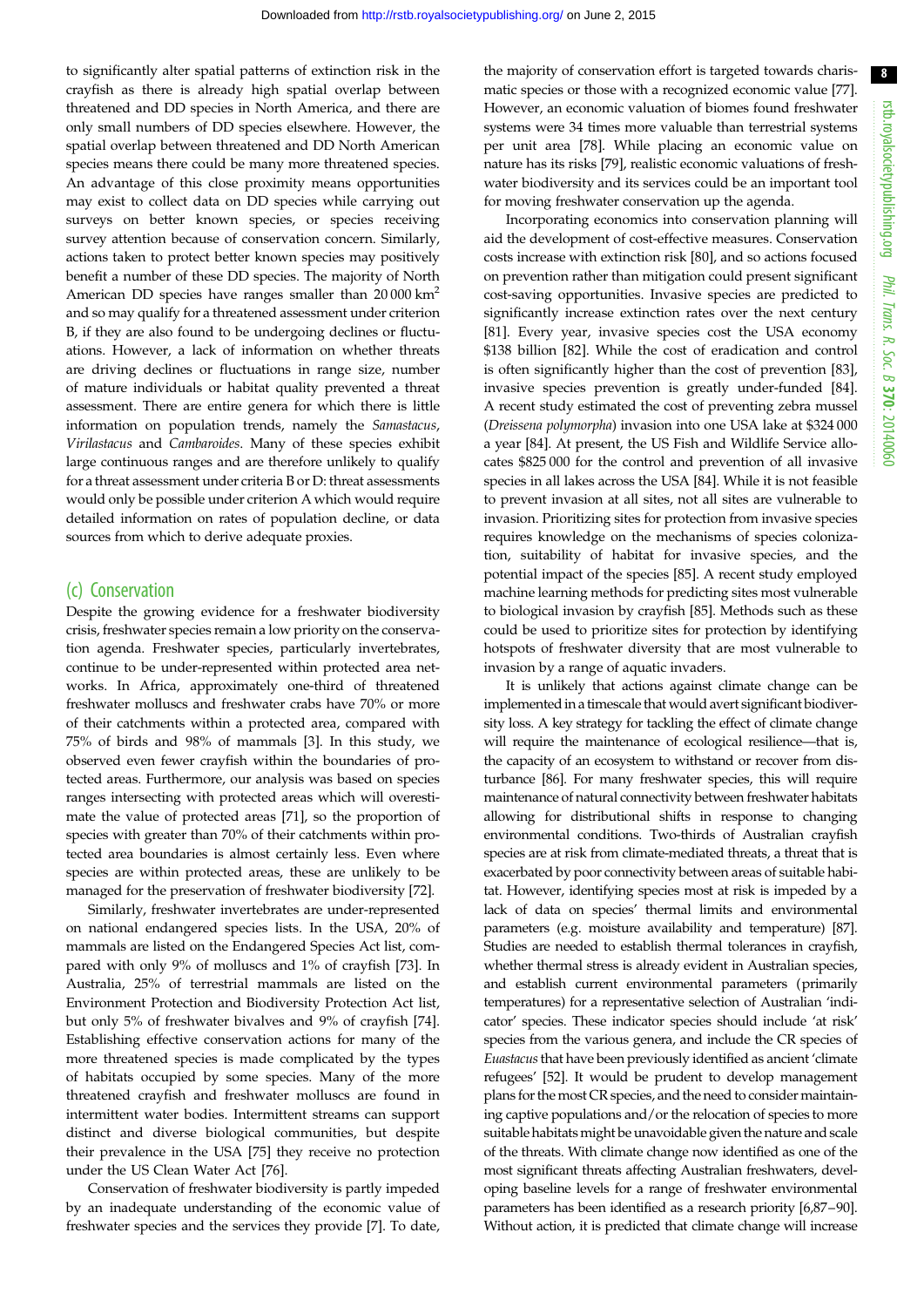<span id="page-8-0"></span>in extent and intensity over the next century [\[91](#page-10-0)], and so many of the research gaps discussed here need to be considered in other freshwater biodiversity hotspots. Without efforts to address these data gaps, identification of 'at risk' species will be difficult and will limit future efforts to protect the ecological integrity of freshwaters.

This study highlights the major research gaps that hamper effective conservation planning for crayfish, many of which would positively benefit a range of freshwater taxa. Conservation planning needs to shift from a reactive to proactive approach if we are to safeguard freshwater systems against anthropogenic environmental damage.

Acknowledgements. The authors acknowledge the Esmée Fairbairn Foundation (N.I.R. and M.B.), the Rufford Foundation (B.C. and M.B.) and the Biodiversity Synthesis Center in Chicago who funded and hosted the workshop in which all North American species were assessed. For data compilation, we thank Alison Batchelor, Georgia Cryer, Ranmali De Silva, Ellie Dyer, Blythe Jopling, Gita Kasthala, Fiona Livingston, Maiko Lutz, Shane McGuinness, Harriet Milligan, Mala Ram, Jeremy Smith, Anne-Marie Soulsby, Kathryn Sullivan and Felix Whitton. We also acknowledge the vast network of data contributors who have been kind enough to review reports; Christopher Austin, Miklós Puky, Eva Kozubikova, William R. Elliott, John Foster, Holga Schulz, Ivana Maguire, Japo Jussila, Stephanie Peay, Peter Manko, Emmanuil Manos, Marina Paolucci, Martin Pugh, Naomi Wilson, Paul Bradley, Ralf Schulz, Boris Sket, Søren Berg, Adrian Hutchings, Angel Zaikov, Margaret Palmer, Daniel Hefti, Yoann Allanic, Markku Pursiainen, Liviu Miron, Lucian Pârvulescu, Peter Manko, Roger Cammaerts, Valery Fedotov, Olga Mandryka, Pedro Gutiérrez and Przemysław Śmietana. We thank our two anonymous referees for helpful comments on an earlier version of this paper.

# **References**

- 1. Strayer D, Dudgeon D. 2010 Freshwater biodiversity conservation: recent progress and future challenges. J. N. Am. Benthol. Soc. BioOne 29, 344– 358. [\(doi:10.1899/08-171.1](http://dx.doi.org/10.1899/08-171.1))
- 2. Vörösmarty C et al. 2010 Global threats to human water security and river biodiversity. Nature 467, 555– 561. ([doi:10.1038/nature09440](http://dx.doi.org/10.1038/nature09440))
- 3. Darwall WRT et al. 2011 Implications of bias in conservation research and investment for freshwater species. Conserv. Lett. 4, 474– 482. ([doi:10.1111/j.](http://dx.doi.org/10.1111/j.1755-263X.2011.00202.x) [1755-263X.2011.00202.x](http://dx.doi.org/10.1111/j.1755-263X.2011.00202.x))
- 4. Holland RA, Darwall WRT, Smith KG. 2012 Conservation priorities for freshwater biodiversity: the key biodiversity area approach refined and tested for continental Africa. Biol. Conserv. 148, 167– 179. ([doi:10.1016/j.biocon.2012.01.016\)](http://dx.doi.org/10.1016/j.biocon.2012.01.016)
- 5. Cumberlidge N et al. 2009 Freshwater crabs and the biodiversity crisis: Importance, threats, status, and conservation challenges. Biol. Conserv. 142, 1665 – 1673. [\(doi:10.1016/j.biocon.2009.02.038\)](http://dx.doi.org/10.1016/j.biocon.2009.02.038)
- 6. Clausnitzer V et al. 2009 Odonata enter the biodiversity crisis debate: The first global assessment of an insect group. Biol. Conserv. 142, 1864 – 1869. [\(doi:10.1016/j.biocon.2009.03.028\)](http://dx.doi.org/10.1016/j.biocon.2009.03.028)
- 7. Darwall W, Seddon M, Clausnitzer V, Cumberlidge N. 2012 Chapter 2. Freshwater invertebrate life. In Spineless: status and trends of the world's invertebrates (eds B Collen, M Böhm, R Kemp, J Baillie), pp. 26–33. London, UK: Zoological Society of London.
- 8. Ricciardi A, Rasmussen JB. 1999 Extinction rates of North American freshwater fauna. Conserv. Biol. 13, 1220 – 1222. [\(doi:10.1046/j.1523-1739.1999.](http://dx.doi.org/10.1046/j.1523-1739.1999.98380.x) [98380.x\)](http://dx.doi.org/10.1046/j.1523-1739.1999.98380.x)
- 9. Freyhof J, Brooks E. 2011 European Red List of freshwater fishes. Luxembourg: Publications Office of the European Union.
- 10. Convention on Biological Diversity. 2010 COP 10 decision X/2. Strategic plan for biodiversity 2011– 2020. Montreal, Canada.
- 11. Myers N, Mittermeier RA, Mittermeier CG, Da Fonseca GA, Kent J. 2000 Biodiversity hotspots for conservation priorities. Nature 403, 853– 858. [\(doi:10.1038/35002501\)](http://dx.doi.org/10.1038/35002501)
- 12. Grenyer R et al. 2006 Global distribution and conservation of rare and threatened vertebrates. Nature 444, 93 – 96. [\(doi:10.1038/nature05237](http://dx.doi.org/10.1038/nature05237))
- 13. Schipper J et al. 2008 The status of the world's land and marine mammals: diversity, threat, and knowledge. Science 322, 225 – 230. [\(doi:10.1126/](http://dx.doi.org/10.1126/science.1165115) [science.1165115\)](http://dx.doi.org/10.1126/science.1165115)
- 14. Oliver I, Beattie AJ, York A. 1998 Spatial fidelity of plant, vertebrate, and invertebrate assemblages in multiple-use forest in eastern Australia. Conserv. Biol. 12, 822–835. [\(doi:10.1046/j.1523-1739.1998.97075.x\)](http://dx.doi.org/10.1046/j.1523-1739.1998.97075.x)
- 15. Whiting A, Lawler S, Horwitz P, Crandall K. 2000 Biogeographic regionalisation of Australia: assigning conservation priorities based on endemic freshwater crayfish phylogenetics. Anim. Conserv. 3, 155– 163. [\(doi:10.1111/j.1469-1795.2000.tb00240.x\)](http://dx.doi.org/10.1111/j.1469-1795.2000.tb00240.x)
- 16. Scholtz G. 2002 Phylogeny and evolution. In Biology of freshwater crayfish (ed. D Holdich), pp. 30 – 52. Oxford, UK: Blackwell Science.
- 17. Ortmann AE. 1987 Ueber 'Bipolarität' in der Verbreitung mariner Tiere. Zool. Jahrb ü cher, Abteilung Syst. 9, 571– 595.
- 18. Banarescu P. 1990 Zoogeography of fresh waters, vol. 1. Wiesbaden, Germany: Aula.
- 19. Hobbs Jr H. 1988 Crayfish distribution, adaptive radiation and evolution. In Freshwater crayfish: biology, management and exploitation (eds D Holdich, R Lowery), pp. 55 – 82. London, UK: Croom Helm Ltd.
- 20. Adegboye D. 1983 On the non-existence of an indigenous species of crayfish on the continent of Africa. Freshw. Crayfish 5, 564– 569.
- 21. Hobbs HH. 1989 An illustrated checklist of the American crayfishes (Decapoda, Astacidae, Cambaridae, Parastacidae). Smithsonian Contrib. Zool. 480, 1 – 236. [\(doi:10.5479/si.00810282.480\)](http://dx.doi.org/10.5479/si.00810282.480)
- 22. Usio N, Townsend CR. 2001 The significance of the crayfish Paranephrops zealandicus as shredders in a New Zealand headwater stream. J. Crustac. Biol. 21, 354 – 359. [\(doi:10.1163/20021975-99990135](http://dx.doi.org/10.1163/20021975-99990135))
- 23. Reynolds J, Souty-Grosset C, Richardson A. 2013 Ecological roles of crayfish in freshwater and terrestrial habitats. Freshw. Crayfish 19, 197– 218. [\(doi:10.5869/fc.2013.v19-2.197\)](http://dx.doi.org/10.5869/fc.2013.v19-2.197)
- 24. Jones JPG, Andriahajaina FB, Ranambinintsoa EH, Hockley NJ, Ravoahangimalala O. 2006 The economic importance of freshwater crayfish harvesting in Madagascar and the potential of community-based conservation to improve management. Oryx 40, 168 – 175. ([doi:10.1017/](http://dx.doi.org/10.1017/S0030605306000500) [S0030605306000500\)](http://dx.doi.org/10.1017/S0030605306000500)
- 25. Reynolds J, Souty-Grosset C. 2012 Management of freshwater biodiversity: crayfish as bioindicators. Cambridge, UK: Cambridge University Press.
- 26. Thies CG, Porche S. 2007 Crawfish tails: a curious tale of foreign trade policy making. Foreign Policy Anal. 3, 171–187. [\(doi:10.1111/j.1743-8594.2007.00046.x](http://dx.doi.org/10.1111/j.1743-8594.2007.00046.x))
- 27. Taylor CA et al. 2007 A reassessment of the conservation status of crayfishes of the United States and Canada after  $10+$  years of increased awareness. Fisheries 32, 372– 389. ([doi:10.1577/](http://dx.doi.org/10.1577/1548-8446(2007)32[372:AROTCS]2.0.CO;2) [1548-8446\(2007\)32\[372:AROTCS\]2.0.CO;2\)](http://dx.doi.org/10.1577/1548-8446(2007)32[372:AROTCS]2.0.CO;2)
- 28. Furse J. 2014 The freshwater crayfish fauna of Australia: update on conservation status and threats. In Advances in freshwater decapod systematics and biology. Crustaceana monographs 19 (eds D Yeo, N Cumberlidge, S Klaus), pp. 273– 296. Leiden, The Netherlands: Brill Publishers.
- 29. Furse J, Coughran J. 2011 An assessment of the distribution, biology, threatening processes and conservation status of the freshwater crayfish, genus Euastacus (Decapoda: Parastacidae), in Continental Australia. II. Threats, conservation assessments and key findings. In New Frontiers in Crustacean Biology: Proc. TCS Summer Meeting, Tokyo, Japan, 20 - 24 September 2009. Crustaceana Monographs 15 (ed. A Akasura), pp 253– 263. Leiden, The Netherlands: Brill Publishers. [\(doi:10.1163/ej.9789004174252.i-](http://dx.doi.org/10.1163/ej.9789004174252.i-354.172)[354.172\)](http://dx.doi.org/10.1163/ej.9789004174252.i-354.172)
- 30. Crandall K, Buhay J. 2008 Global diversity of crayfish (Astacidae, Cambaridae, and Parastacidae: Decapoda). Hydrobiologia 595, 295– 301. ([doi:10.](http://dx.doi.org/10.1007/s10750-007-9120-3) [1007/s10750-007-9120-3](http://dx.doi.org/10.1007/s10750-007-9120-3))
- 31. Holdich DM, Reynolds JD, Souty-Grosset C, Sibley PJ. 2009 A review of the ever increasing threat to European crayfish from non-indigenous crayfish species. Knowledge Manage. Aquat. Ecosyst. 394 –395, 11. ([doi:10.1051/kmae/2009025](http://dx.doi.org/10.1051/kmae/2009025))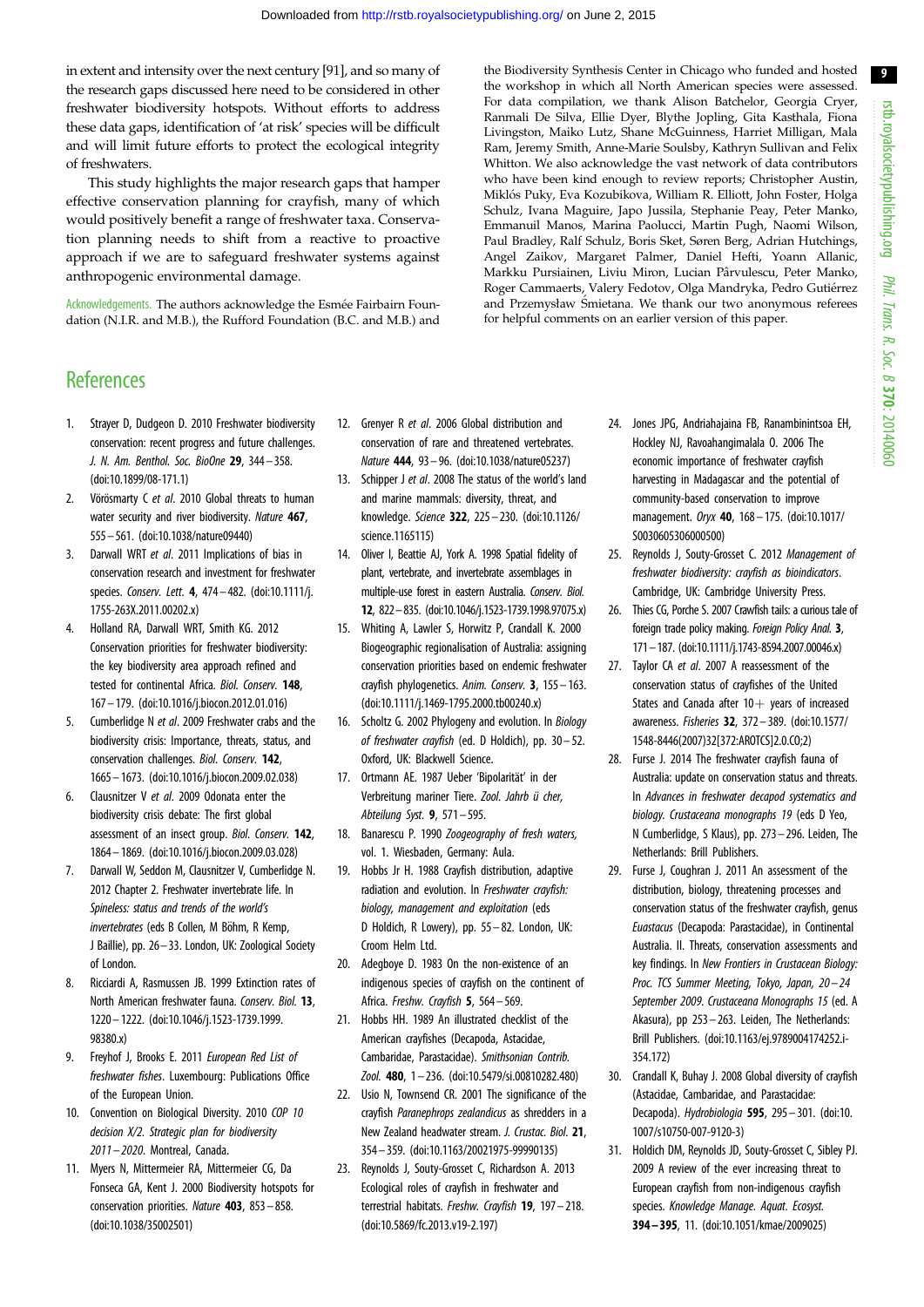- <span id="page-9-0"></span>32. IUCN. 2001 IUCN Red List Categories and Criteria v. 3.1. Gland, Switzerland: IUCN.
- 33. IUCN Standards and Petitions Subcommittee. 2014 Guidelines for Using IUCN Red List Categories and Criteria, v. 11. Gland, Switzerland: IUCN.
- 34. Darwall W, Smith K, Allen D, Seddon M, McGregor RG, Clausnitzer V, Kalkman V. 2009 Freshwater biodiversity: a hidden resource under threat. In Wildlife in a changing world: an analysis of the 2008 IUCN Red List of threatened species (eds J Vie, C Hilton-Taylor, S Stuart), pp. 43– 54. Gland, Switzerland: IUCN.
- 35. USGS EROS. 2010 HYDRO1k elevation derivative database. LP DAAC, Sioux Falls, South Dakota. See [http://eros.usgs.gov/#/Find\\_Data/Products\\_and\\_](http://eros.usgs.gov/%23/Find_Data/Products_and_Data_Available/gtopo30/hydro) Data Available/gtopo30/hydro.
- 36. Hoffmann M et al. 2010 The impact of conservation on the status of the world's vertebrates. Science 330, 1503– 1509. [\(doi:10.1126/science.1194442](http://dx.doi.org/10.1126/science.1194442))
- 37. Cardillo M, Meijaard E. 2012 Are comparative studies of extinction risk useful for conservation? Trends Ecol. Evol. 27, 167–171. [\(doi:10.1016/j.tree.2011.09.013](http://dx.doi.org/10.1016/j.tree.2011.09.013))
- 38. Bielby J, Cunningham AA, Purvis A. 2006 Taxonomic selectivity in amphibians: ignorance, geography or biology? Anim. Conserv. 9, 135– 143. ([doi:10.1111/](http://dx.doi.org/10.1111/j.1469-1795.2005.00013.x) [j.1469-1795.2005.00013.x](http://dx.doi.org/10.1111/j.1469-1795.2005.00013.x))
- 39. Salafsky N et al. 2008 A standard lexicon for biodiversity conservation: unified classifications of threats and actions. Conserv. Biol. 22, 897-911. [\(doi:10.1111/j.1523-1739.2008.00937.x](http://dx.doi.org/10.1111/j.1523-1739.2008.00937.x))
- 40. Clifford P, Richardson S, Hémon D. 1989 Assessing the significance of the correlation between two spatial processes. Biometrics 45, 123 - 134. ([doi:10.](http://dx.doi.org/10.2307/2532039) [2307/2532039\)](http://dx.doi.org/10.2307/2532039)
- 41. Dudley N. 2008 Guidelines for applying protected area management categories. IUCN WCPA best practice guidance on recognising protected areas and assigning management categories and governance types, best practice protected area guidelines series No. 21. Gland, Switzerland.
- 42. R Development Core Team. 2013 R: a language and environment for statistical computing. Vienna, Austria: R Foundation for Statistical Computing. See [www.R-project.org](http://www.R-project.org).
- 43. Butchart S et al. 2004 Measuring global trends in the status of biodiversity: Red list indices for birds. PLoS Biol. 2, e383. [\(doi:10.1371/journal.pbio.0020383\)](http://dx.doi.org/10.1371/journal.pbio.0020383)
- 44. Kemp R, Peters H, Allcock A, Carpenter K, Obura D, Polidoro B et al. 2012 Chapter 3. Marine invertebrate life. In Spineless: status and trends of the world's invertebrates (eds B Collen, M Böhm, R Kemp, J Baillie), pp. 34 – 45. London, UK: Zoological Society of London.
- 45. Böhm M et al. 2013 The conservation status of the world's reptiles. Biol. Conserv. 157, 372 – 385. [\(doi:10.1016/j.biocon.2012.07.015\)](http://dx.doi.org/10.1016/j.biocon.2012.07.015)
- 46. Bland LM, Collen B, Orme CDL, Bielby J. 2012 Data uncertainty and the selectivity of extinction risk in freshwater invertebrates. Divers. Distrib. 18, 1211–1220. ([doi:10.1111/j.1472-4642.2012.00914.x\)](http://dx.doi.org/10.1111/j.1472-4642.2012.00914.x)
- 47. Isaac NJB, Cowlishaw G. 2004 How species respond to multiple extinction threats. Proc. R. Soc. Lond. B 271, 1135– 1141. [\(doi:10.1098/rspb.2004.2724\)](http://dx.doi.org/10.1098/rspb.2004.2724)
- 48. Woodburne MO, Case JA. 1996 Dispersal, vicariance, and the Late Cretaceous to early tertiary land mammal biogeography from South America to Australia. J. Mamm. Evol. 3, 121– 161. [\(doi:10.](http://dx.doi.org/10.1007/BF01454359) [1007/BF01454359\)](http://dx.doi.org/10.1007/BF01454359)
- 49. Hamilton SK, Sippel SJ, Melack JM. 2002 Comparison of inundation patterns among major South American floodplains. J. Geophys. Res. D Atmos. 107, 1– 14. ([doi:10.1029/2000JD000306](http://dx.doi.org/10.1029/2000JD000306))
- 50. Burridge CP, Craw D, Jack DC, King TM, Waters JM. 2008 Does fish ecology predict dispersal across a river drainage divide? Evolution (NY) 62, 1484– 1499. [\(doi:10.1111/j.1558-5646.2008.](http://dx.doi.org/10.1111/j.1558-5646.2008.00377.x) [00377.x](http://dx.doi.org/10.1111/j.1558-5646.2008.00377.x))
- 51. Adamowicz S, Purvis A. 2006 Macroevolution and extinction risk patterns in freshwater crayfish. Freshw. Crayfish  $15$ ,  $1 - 23$ .
- 52. Bone J, Wild C, Furse J. 2014 Thermal limit of Euastacus sulcatus (Decapoda: Parastacidae), a freshwater crayfish from the highlands of central eastern Australia. Mar. Freshw. Res. 65, 645-651. [\(doi:10.1071/MF13189](http://dx.doi.org/10.1071/MF13189))
- 53. Furse J, Coughran J. 2011 An assessment of the distribution, biology, threatening processes and conservation status of the freshwater crayfish, genus Euastacus (Decapoda: Parastacidae), in Continental Australia. I. Biological background and current status. In New Frontiers in Crustacean Biology: Proc. TCS Summer Meeting, Tokyo, Japan, 20– 24 September 2009. Crustaceana Monographs 15 (ed. A Akasura), 241 – 252. Leiden, The Netherlands: Brill Publishers.
- 54. Purvis A, Gittleman JL, Cowlishaw G, Mace GM. 2000 Predicting extinction risk in declining species. Proc. R .Soc. Lond. B. 267, 1947– 1952. ([doi:10.](http://dx.doi.org/10.1098/rspb.2000.1234) [1098/rspb.2000.1234\)](http://dx.doi.org/10.1098/rspb.2000.1234)
- 55. Johnston K, Robson B. 2009 Habitat use by five sympatric Australian freshwater crayfish species (Parastacidae). Freshw. Biol. 54, 1629 – 1641. [\(doi:10.1111/j.1365-2427.2009.02213.x\)](http://dx.doi.org/10.1111/j.1365-2427.2009.02213.x)
- 56. Venarsky MP, Huryn AD, Benstead JP. 2012 Reexamining extreme longevity of the cave crayfish Orconectes australis using new mark –recapture data: a lesson on the limitations of iterative size-atage models. Freshw. Biol. 57, 1471– 1481. [\(doi:10.](http://dx.doi.org/10.1111/j.1365-2427.2012.02812.x) [1111/j.1365-2427.2012.02812.x](http://dx.doi.org/10.1111/j.1365-2427.2012.02812.x))
- 57. Smith DG. 1981 Life history parameters of the crayfish Orconectes limosus (Raf.) in Southern New England. *Ohio J. Sci.* **81**, 169 - 172.
- 58. Bracken-Grissom H et al. 2014 The emergence of the lobsters: phylogenetic relationships, morphological evolution and divergence time comparisons of an ancient group (Decapoda: Achelata, Astacidea, Glypheidea, Polychelida). Syst. Biol. 63, 457– 479. [\(doi:10.1093/](http://dx.doi.org/10.1093/sysbio/syu008) [sysbio/syu008\)](http://dx.doi.org/10.1093/sysbio/syu008)
- 59. May R, Lawton J, Stork N. 1995 Assessing extinction rates. In Extinction rates (eds J Lawton, R May), pp. 1– 24. Oxford, UK: Oxford University Press.
- 60. Gaston KJ, Blackburn TM. 1997 Evolutionary age and risk of extinction in the global avifauna. Evol. Ecol. 11, 557– 565. [\(doi:10.1007/s10682-997-](http://dx.doi.org/10.1007/s10682-997-1511-4) [1511-4](http://dx.doi.org/10.1007/s10682-997-1511-4))
- 61. Davies TJ et al. 2011 Extinction risk and diversification are linked in a plant biodiversity hotspot. PLoS Biol. 9, e1000620. ([doi:10.1371/](http://dx.doi.org/10.1371/journal.pbio.1000620) [journal.pbio.1000620\)](http://dx.doi.org/10.1371/journal.pbio.1000620)
- 62. World Bank. 2014 Population density 2009 2013. World Development Indicators. See [http://data.](http://data.worldbank.org/%20() [worldbank.org/ \(](http://data.worldbank.org/%20()accessed 20 April 2014).
- 63. Nielsen DL, Brock MA. 2009 Modified water regime and salinity as a consequence of climate change: prospects for wetlands of Southern Australia. Clim. Change 95, 523– 533. [\(doi:10.1007/s10584-009-](http://dx.doi.org/10.1007/s10584-009-9564-8) [9564-8](http://dx.doi.org/10.1007/s10584-009-9564-8))
- 64. Lindenmayer DB, Hunter ML, Burton PJ, Gibbons P. 2009 Effects of logging on fire regimes in moist forests. Conserv. Lett. 2, 271 – 277. ([doi:10.1111/j.](http://dx.doi.org/10.1111/j.1755-263X.2009.00080.x) [1755-263X.2009.00080.x\)](http://dx.doi.org/10.1111/j.1755-263X.2009.00080.x)
- 65. Mora C, Metzger R, Rollo A, Myers RA. 2007 Experimental simulations about the effects of overexploitation and habitat fragmentation on populations facing environmental warming. Proc. R. Soc. B. 274, 1023 - 1028. ([doi:10.1098/rspb.](http://dx.doi.org/10.1098/rspb.2006.0338) [2006.0338](http://dx.doi.org/10.1098/rspb.2006.0338))
- 66. Füreder L, Gherardi F, Holdich D, Reynolds J, Sibley P. 2010 Souty-Grosset C. Austropotamobius pallipes. In IUCN 2013. IUCN Red List of Threatened Species, v. 2013.2. Downloaded on 19 February 2014. [www.](http://www.iucnredlist.org) [iucnredlist.org](http://www.iucnredlist.org).
- 67. Edsman L, Füreder L, Gherardi F, Souty-Grosset C. 2010 Astacus astacus. In IUCN 2013. IUCN Red List of Threatened Species, v. 2013.2. [www.iucnredlist.org.](http://www.iucnredlist.org) Downloaded on 14 March 2014.
- 68. Bubb D, Thom T, Lucas M. 2004 Movement and dispersal of the invasive signal crayfish Pacifastacus leniusculus in upland rivers. Freshw. Biol. 49, 357–368. [\(doi:10.1111/j.1365-2426.2003.01178.x](http://dx.doi.org/10.1111/j.1365-2426.2003.01178.x))
- 69. Bohman P, Nordwall F, Edsman L. 2006 The effect of the large-scale introduction of signal crayfish on the spread of crayfish plague in Sweden. Bull. Fr Pêche Piscic. 380 - 381, 1291 - 1302. [\(doi:10.1051/](http://dx.doi.org/10.1051/kmae:2006026) [kmae:2006026](http://dx.doi.org/10.1051/kmae:2006026))
- 70. Sorenson K, Bollens S, Counihan T. 2012 Rapid range expansion of rusty crayfish Orconectes rusticus (Girard, 1852) in the John Day River, Oregon, USA. Aquat. Invasions 7, 291 – 294. ([doi:10.3391/ai.2012.](http://dx.doi.org/10.3391/ai.2012.7.2.017) [7.2.017\)](http://dx.doi.org/10.3391/ai.2012.7.2.017)
- 71. Brooks TM et al. 2004 Coverage provided by the global protected-area system: is it enough? BioScience 54, 1081– 1091. ([doi:10.1641/0006-](http://dx.doi.org/10.1641/0006-3568(2004)054[1081:CPBTGP]2.0.CO;2) [3568\(2004\) 054\[1081:CPBTGP\]2.0.CO;2](http://dx.doi.org/10.1641/0006-3568(2004)054[1081:CPBTGP]2.0.CO;2))
- 72. Abell R, Allan JD, Lehner B. 2007 Unlocking the potential of protected areas for freshwaters. Biol. Conserv. 134, 48 – 63. ([doi:10.1016/j.biocon.2006.](http://dx.doi.org/10.1016/j.biocon.2006.08.017) [08.017](http://dx.doi.org/10.1016/j.biocon.2006.08.017))
- 73. US Fish and Wildlife Service. 2013 Endangered species. See<http://www.fws.gov/endangered/>
- 74. Australian Government Department of Sustainability Environment Water Population and Communities. 2013 EPBC act list of threatened fauna. See [http://](http://www.environment.gov.au/cgi-bin/sprat/public/publicthreatenedlist.pl) [www.environment.gov.au/cgi-bin/sprat/public/](http://www.environment.gov.au/cgi-bin/sprat/public/publicthreatenedlist.pl) [publicthreatenedlist.pl.](http://www.environment.gov.au/cgi-bin/sprat/public/publicthreatenedlist.pl)
- 75. Meyer JL, Strayer DL, Wallace JB, Eggert SL, Helfman GS, Leonard NE. 2007 The contribution of headwater streams to biodiversity in river networks.

Phil. Trans.

 R.Soc. B

370: 20140060